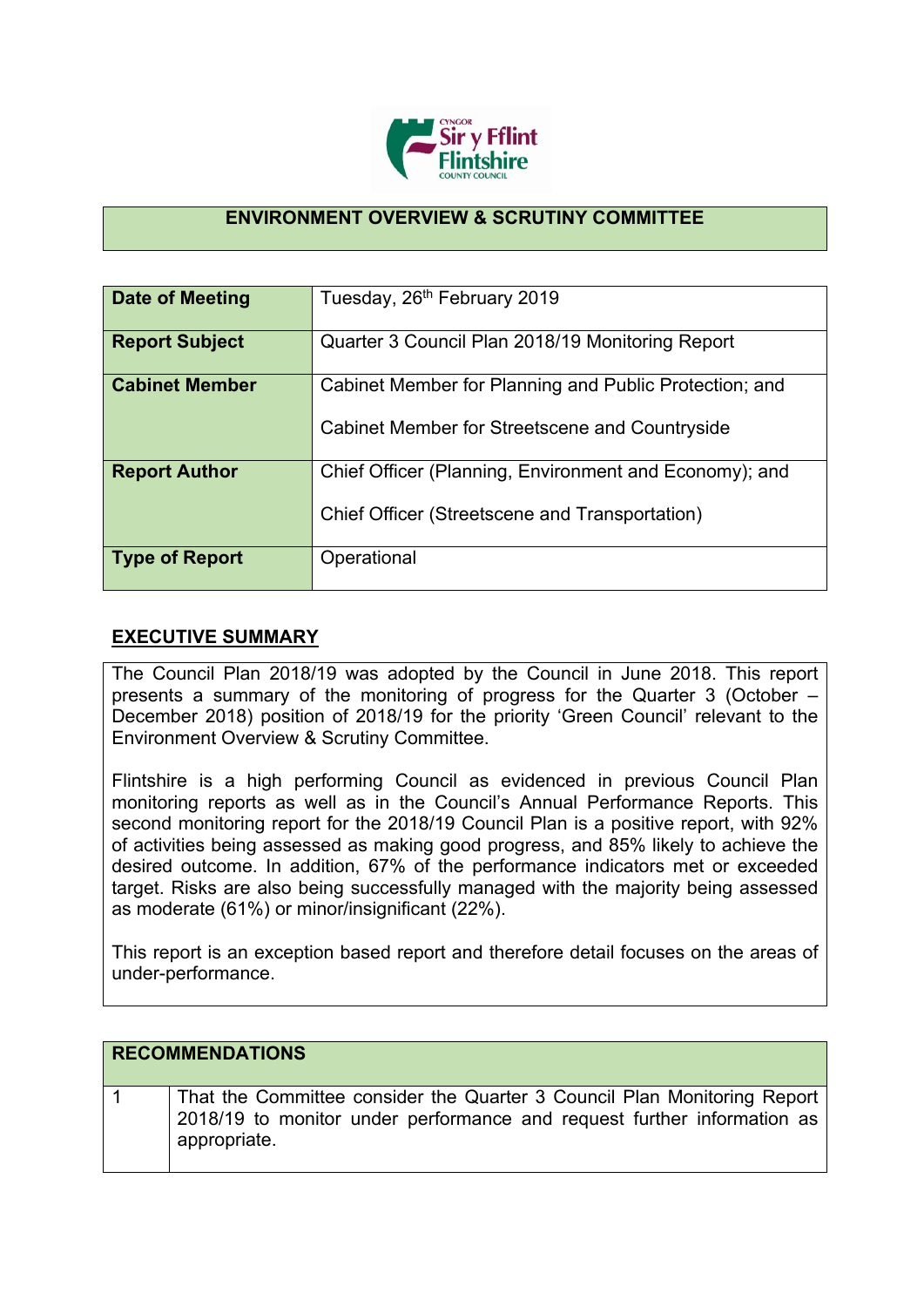## **REPORT DETAILS**

| 1.00 | <b>EXPLAINING THE COUNCIL PLAN 2018/19 MONITORING REPORT</b>                                                                                                                                                                                                                                                                                                                                                                                                                                                                                                                                                                                                                                                                                                                                                                                                                                                       |
|------|--------------------------------------------------------------------------------------------------------------------------------------------------------------------------------------------------------------------------------------------------------------------------------------------------------------------------------------------------------------------------------------------------------------------------------------------------------------------------------------------------------------------------------------------------------------------------------------------------------------------------------------------------------------------------------------------------------------------------------------------------------------------------------------------------------------------------------------------------------------------------------------------------------------------|
| 1.01 | The Council Plan monitoring reports give an explanation of the progress<br>being made toward the delivery of the impacts set out in the 2018/19 Council<br>Plan. The narrative is supported by performance indicators and / or<br>milestones which evidence achievement. In addition, there is an assessment<br>of the strategic risks and the level to which they are being controlled.                                                                                                                                                                                                                                                                                                                                                                                                                                                                                                                           |
| 1.02 | This is an exception based report and detail therefore focuses on the areas of<br>under-performance.                                                                                                                                                                                                                                                                                                                                                                                                                                                                                                                                                                                                                                                                                                                                                                                                               |
| 1.03 | <b>Monitoring our Activities</b><br>Each of the sub-priorities have high level activities which are monitored over<br>time. 'Progress' monitors progress against scheduled activity and has been<br>categorised as follows: -<br>• RED: Limited Progress – delay in scheduled activity; not on track<br>AMBER: Satisfactory Progress – some delay in scheduled activity, but<br>broadly on track<br>GREEN: Good Progress – activities completed on schedule, on track<br>A RAG status is also given as an assessment of our level of confidence at<br>this point in time in achieving the 'outcome(s)' for each sub-priority. Outcome<br>has been categorised as: -<br>RED: Low – lower level of confidence in the achievement of the<br>outcome(s)<br>AMBER: Medium – uncertain level of confidence in the achievement of<br>the outcome(s)<br>GREEN: High – full confidence in the achievement of the outcome(s) |
| 1.04 | In summary our overall progress against the high level activities is: -<br><b>ACTIVITIES PROGRESS</b><br>• We are making good (green) progress in 48 (92%).<br>• We are making satisfactory (amber) progress in 4 $(8\%)$ .<br><b>ACTIVITIES OUTCOME</b><br>• We have a high (green) level of confidence in the outcome<br>achievement of 44 (85%).<br>• We have a medium (amber) level of confidence in the outcome<br>achievement of 8 (15%).<br>No activities have a low (red) level of confidence in their outcome<br>achievement.                                                                                                                                                                                                                                                                                                                                                                             |
| 1.05 | <b>Monitoring our Performance</b><br>Analysis of performance against the Improvement Plan performance<br>indicators is undertaken using the RAG (Red, Amber Green) status. This is<br>defined as follows: -                                                                                                                                                                                                                                                                                                                                                                                                                                                                                                                                                                                                                                                                                                        |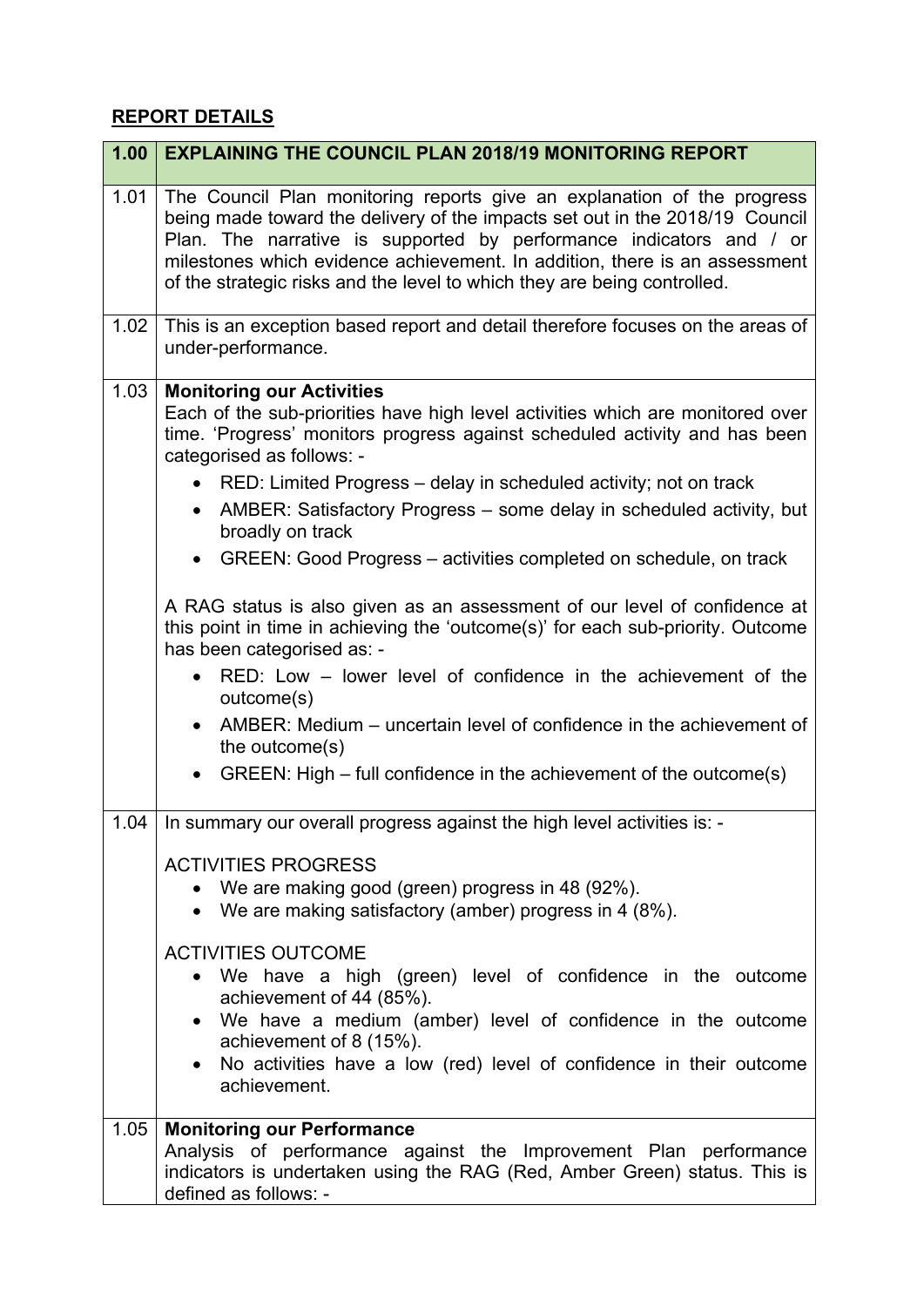|      | RED equates to a position of under-performance against target.<br>$\bullet$                                                                                                                                                                                                                                                                                                                                                                                                                                                                                                                                                                                                                                                                        |
|------|----------------------------------------------------------------------------------------------------------------------------------------------------------------------------------------------------------------------------------------------------------------------------------------------------------------------------------------------------------------------------------------------------------------------------------------------------------------------------------------------------------------------------------------------------------------------------------------------------------------------------------------------------------------------------------------------------------------------------------------------------|
|      | AMBER equates to a mid-position where improvement may have been<br>made but performance has missed the target.                                                                                                                                                                                                                                                                                                                                                                                                                                                                                                                                                                                                                                     |
|      | GREEN equates to a position of positive performance against target.                                                                                                                                                                                                                                                                                                                                                                                                                                                                                                                                                                                                                                                                                |
| 1.06 | Analysis of current levels of performance against period target shows the<br>following: -                                                                                                                                                                                                                                                                                                                                                                                                                                                                                                                                                                                                                                                          |
|      | • 29 (67%) had achieved a green RAG status<br>• 12 (28%) had achieved an amber RAG status                                                                                                                                                                                                                                                                                                                                                                                                                                                                                                                                                                                                                                                          |
|      | 2 (5%) had achieved a red RAG status<br>$\bullet$                                                                                                                                                                                                                                                                                                                                                                                                                                                                                                                                                                                                                                                                                                  |
| 1.07 | There are no performance indicators (PI) showing a red RAG status for<br>current performance against target, relevant to the Environment Overview &<br><b>Scrutiny Committee.</b>                                                                                                                                                                                                                                                                                                                                                                                                                                                                                                                                                                  |
| 1.08 | <b>Monitoring our Risks</b>                                                                                                                                                                                                                                                                                                                                                                                                                                                                                                                                                                                                                                                                                                                        |
|      | Analysis of the current risk levels for the strategic risks identified in the<br>Council Plan is as follows: -                                                                                                                                                                                                                                                                                                                                                                                                                                                                                                                                                                                                                                     |
|      | • 5 (11%) are insignificant (green)                                                                                                                                                                                                                                                                                                                                                                                                                                                                                                                                                                                                                                                                                                                |
|      | • $5(11\%)$ are minor (yellow)                                                                                                                                                                                                                                                                                                                                                                                                                                                                                                                                                                                                                                                                                                                     |
|      | • 27 (61%) are moderate (amber)                                                                                                                                                                                                                                                                                                                                                                                                                                                                                                                                                                                                                                                                                                                    |
|      | • $7(16%)$ are major (red)<br>$0(0\%)$ are severe (black)                                                                                                                                                                                                                                                                                                                                                                                                                                                                                                                                                                                                                                                                                          |
|      | Note that due to rounding issues the above does not add up to 100%. A                                                                                                                                                                                                                                                                                                                                                                                                                                                                                                                                                                                                                                                                              |
|      | number of decimal points would be required to show this.                                                                                                                                                                                                                                                                                                                                                                                                                                                                                                                                                                                                                                                                                           |
| 1.09 | The major (red) risk identified for the Environment Overview & Scrutiny<br>Committee is: -                                                                                                                                                                                                                                                                                                                                                                                                                                                                                                                                                                                                                                                         |
|      | <b>Priority: Green Council</b>                                                                                                                                                                                                                                                                                                                                                                                                                                                                                                                                                                                                                                                                                                                     |
|      | Risk: Funding will not be secured for priority flood alleviation schemes.<br>As of 7th January 2019, the Council has a new statutory duty as a<br>Sustainable Drainage Approving Body (SAB). This has placed significant<br>resource demands on the relatively small Flood and Coastal Risk<br>Management Team to implement, resource and fund this new statutory role.<br>In the short-term (1-2 years) the impacts of developing this new service will<br>lessen the ability of the Team to delivery non-statutory flood alleviation<br>schemes.                                                                                                                                                                                                 |
|      | A service review is intended to identify a more effective structure that can<br>deliver the statutory duties as the SAB in addition to existing duties and<br>powers as a Lead Local Flood Authority. To help manage these changes, no<br>major schemes are programmed to be put forward to Welsh Government's<br>'national pipeline of projects' for delivery in 2019/20. Limited work will<br>continue where resources allow to refine existing projects and designs so that<br>they might be considered for future grant applications and programming for<br>delivery. In addition funding for smaller more affordable local works that can<br>be delivered through Welsh Government's small scale scheme grant will<br>continue to be pursued. |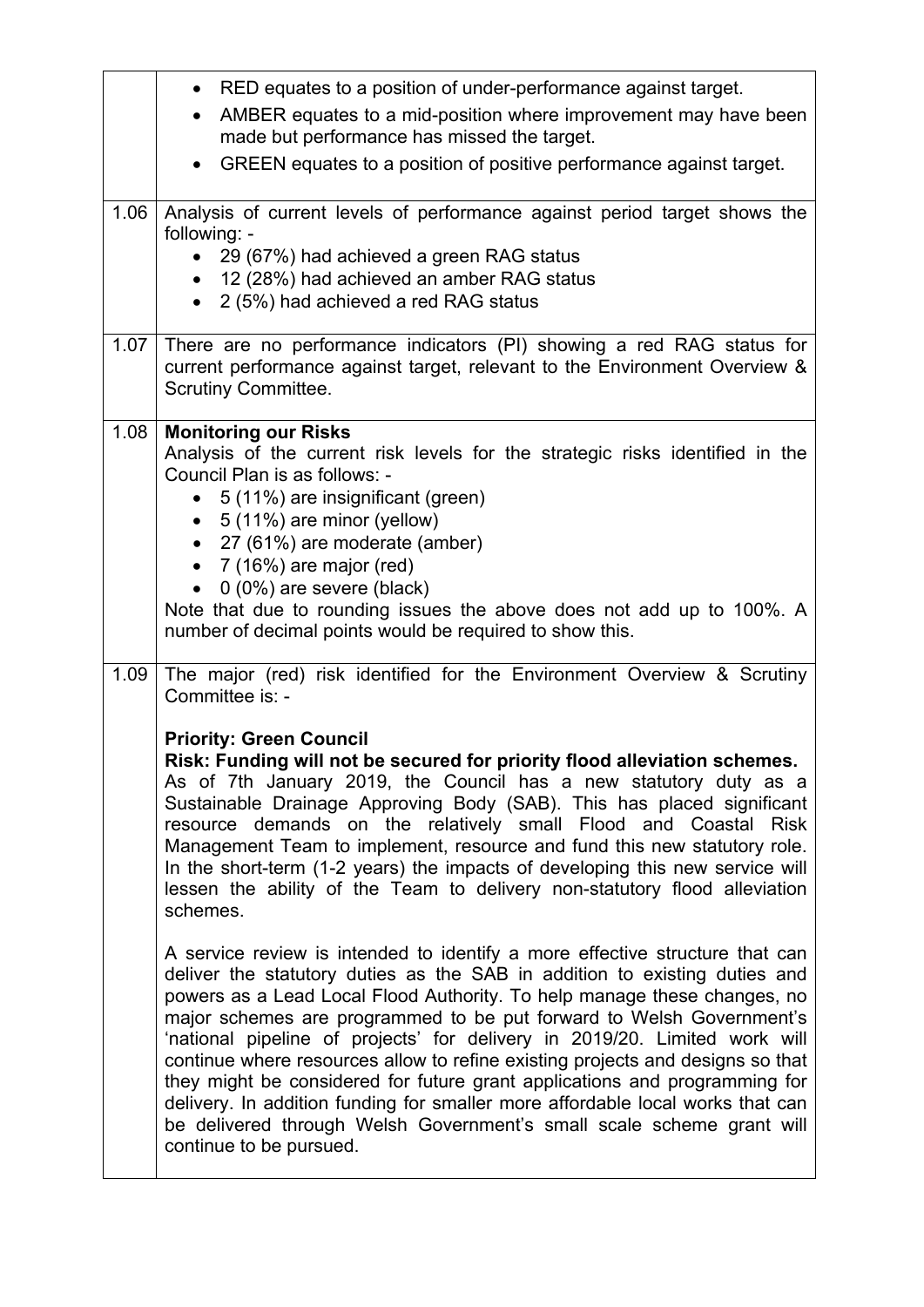| 2.00 | <b>RESOURCE IMPLICATIONS</b>                                 |
|------|--------------------------------------------------------------|
| 2.01 | There are no specific resource implications for this report. |

| 3.00 | <b>CONSULTATIONS REQUIRED / CARRIED OUT</b>                                                                                                  |
|------|----------------------------------------------------------------------------------------------------------------------------------------------|
| 3.01 | The Council Plan Priorities are monitored by the appropriate Overview and<br>Scrutiny Committees according to the priority area of interest. |
| 3.02 | Chief Officers have contributed towards reporting of relevant information.                                                                   |

| 4.00 | <b>RISK MANAGEMENT</b>                                                                                                                                                                                           |
|------|------------------------------------------------------------------------------------------------------------------------------------------------------------------------------------------------------------------|
| 4.01 | Progress against the risks identified in the Council Plan is included in the<br>report at Appendix 1. Summary information for the risks assessed as major<br>(red) is covered in paragraphs 1.07 and 1.09 above. |

| 5.00 | <b>APPENDICES</b>                                                      |
|------|------------------------------------------------------------------------|
| 5.01 | Appendix 1 – Quarter 3 Council Plan Monitoring Report – Green Council. |

| 6.00 |                                                  | <b>LIST OF ACCESSIBLE BACKGROUND DOCUMENTS</b>                                                                 |
|------|--------------------------------------------------|----------------------------------------------------------------------------------------------------------------|
| 6.01 |                                                  | Council Plan 2017/18: http://www.flintshire.gov.uk/en/Resident/Council-<br>and-Democracy/Improvement-Plan.aspx |
|      | <b>Contact Officer:</b><br>Telephone:<br>E-mail: | <b>Margaret Parry-Jones</b><br>01352 702427<br>margaret.parry-jones@flintshire.gov.uk                          |

| 7.00 | <b>GLOSSARY OF TERMS</b>                                                                                                                                                                                                                                                                     |
|------|----------------------------------------------------------------------------------------------------------------------------------------------------------------------------------------------------------------------------------------------------------------------------------------------|
| 7.01 | <b>Council Plan:</b> the document which sets out the annual priorities of the<br>Council. It is a requirement of the Local Government (Wales) Measure 2009<br>to set Improvement Objectives and publish a Council Plan.                                                                      |
| 7.02 | <b>Risks:</b> These are assessed using the improved approach to risk<br>management endorsed by Audit Committee in June 2015. The new<br>approach, includes the use of a new and more sophisticated risk assessment<br>matrix which provides greater opportunities to show changes over time. |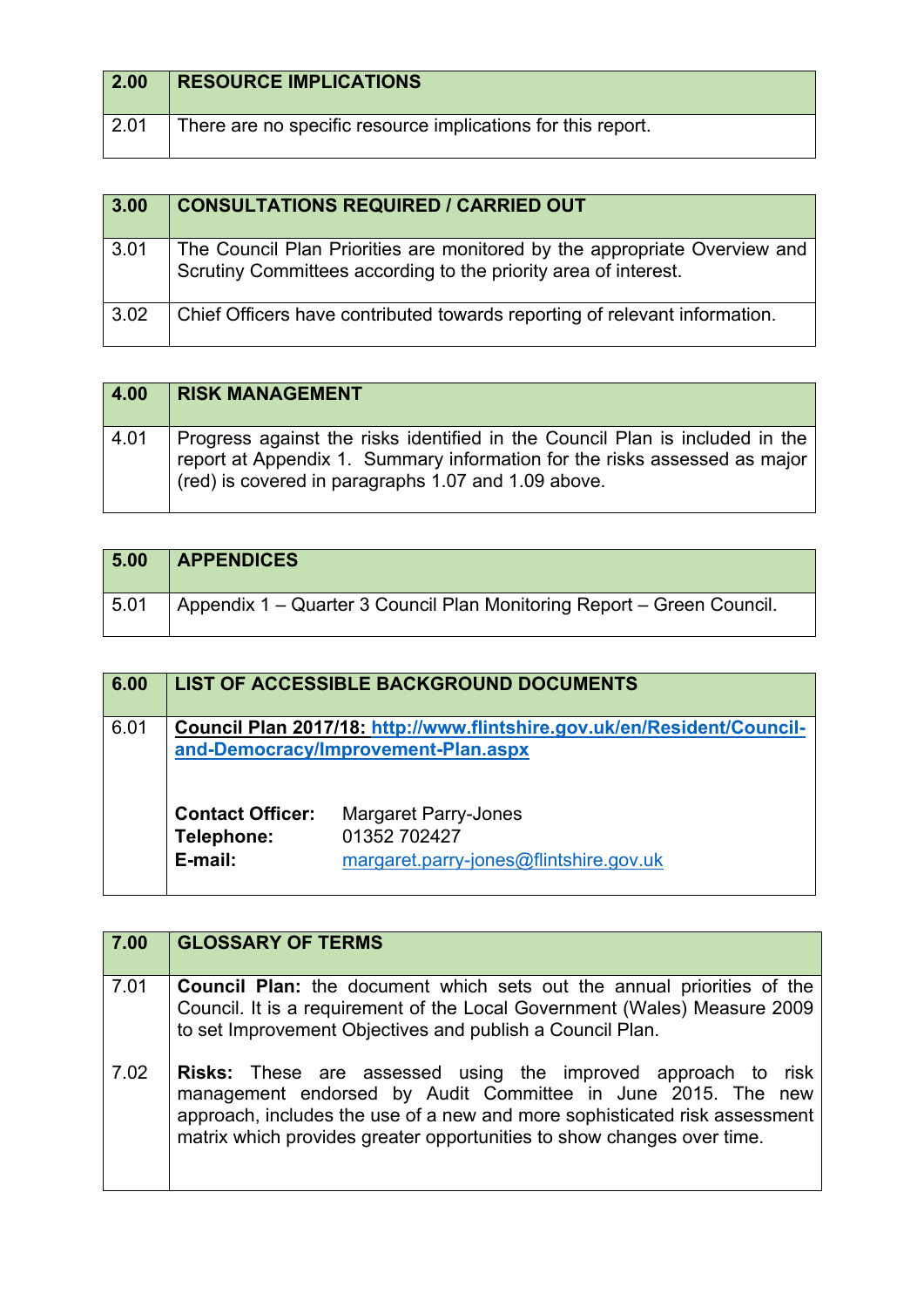| Catastrophic<br>Y<br>R<br>в<br>R<br>A<br>Impact Severity<br>Critical<br>Y<br>A<br>A<br>R<br>R<br>Marginal<br>Y<br>G<br>A<br>A<br>A<br>Y<br>Negligible<br>Y<br>G<br>G<br>A<br><b>Extremely</b><br>Unlikely<br><b>Very Low</b><br>Significant<br>Very High<br>Low<br>High<br>(15%)<br>(30%)<br>(65%)<br>(5%)<br>(50%)<br>(80%)<br>Likelihood & Percentage of risk happening<br>The new approach to risk assessment was created in response to<br>recommendations in the Corporate Assessment report from the Wales Audit<br>Office and Internal Audit.<br>7.04<br><b>CAMMS - An explanation of the report headings</b><br><b>Actions</b><br>Action – Each sub-priority have high level activities attached to them to help                                                                                                                                                                                                                                                                                                                                                                                                                                                                                                                                                                                                                                                                                                                                                                                                                                                                                                                                                                                                                                                                                                                          |
|---------------------------------------------------------------------------------------------------------------------------------------------------------------------------------------------------------------------------------------------------------------------------------------------------------------------------------------------------------------------------------------------------------------------------------------------------------------------------------------------------------------------------------------------------------------------------------------------------------------------------------------------------------------------------------------------------------------------------------------------------------------------------------------------------------------------------------------------------------------------------------------------------------------------------------------------------------------------------------------------------------------------------------------------------------------------------------------------------------------------------------------------------------------------------------------------------------------------------------------------------------------------------------------------------------------------------------------------------------------------------------------------------------------------------------------------------------------------------------------------------------------------------------------------------------------------------------------------------------------------------------------------------------------------------------------------------------------------------------------------------------------------------------------------------------------------------------------------------|
|                                                                                                                                                                                                                                                                                                                                                                                                                                                                                                                                                                                                                                                                                                                                                                                                                                                                                                                                                                                                                                                                                                                                                                                                                                                                                                                                                                                                                                                                                                                                                                                                                                                                                                                                                                                                                                                   |
|                                                                                                                                                                                                                                                                                                                                                                                                                                                                                                                                                                                                                                                                                                                                                                                                                                                                                                                                                                                                                                                                                                                                                                                                                                                                                                                                                                                                                                                                                                                                                                                                                                                                                                                                                                                                                                                   |
|                                                                                                                                                                                                                                                                                                                                                                                                                                                                                                                                                                                                                                                                                                                                                                                                                                                                                                                                                                                                                                                                                                                                                                                                                                                                                                                                                                                                                                                                                                                                                                                                                                                                                                                                                                                                                                                   |
|                                                                                                                                                                                                                                                                                                                                                                                                                                                                                                                                                                                                                                                                                                                                                                                                                                                                                                                                                                                                                                                                                                                                                                                                                                                                                                                                                                                                                                                                                                                                                                                                                                                                                                                                                                                                                                                   |
|                                                                                                                                                                                                                                                                                                                                                                                                                                                                                                                                                                                                                                                                                                                                                                                                                                                                                                                                                                                                                                                                                                                                                                                                                                                                                                                                                                                                                                                                                                                                                                                                                                                                                                                                                                                                                                                   |
|                                                                                                                                                                                                                                                                                                                                                                                                                                                                                                                                                                                                                                                                                                                                                                                                                                                                                                                                                                                                                                                                                                                                                                                                                                                                                                                                                                                                                                                                                                                                                                                                                                                                                                                                                                                                                                                   |
|                                                                                                                                                                                                                                                                                                                                                                                                                                                                                                                                                                                                                                                                                                                                                                                                                                                                                                                                                                                                                                                                                                                                                                                                                                                                                                                                                                                                                                                                                                                                                                                                                                                                                                                                                                                                                                                   |
| achieve the outcomes of the sub-priority.<br>Lead Officer - The person responsible for updating the data on the action.<br>Status - This will either be 'In progress' if the action has a start and finish<br>date or 'Ongoing' if it is an action that is longer term than the reporting year.<br>Start date $-$ When the action started (usually the start of the financial year).<br>End date – When the action is expected to be completed.<br>% complete - The % that the action is complete at the time of the report. This<br>only applies to actions that are 'in progress'. An action that is 'ongoing' will<br>not produce a % complete due to the longer-term nature of the action.<br>Progress RAG – Shows if the action at this point in time is making limited<br>progress (Red), satisfactory progress (Amber) or good progress (Green).<br>Outcome RAG – Shows the level of confidence in achieving the outcomes for<br>each action.<br><b>Measures (Key Performance Indicators - KPIs)</b><br>Pre. Year Period Actual - The period actual at the same point in the previous<br>year. If the KPI is a new KPI for the year then this will show as 'no data'.<br>Period Actual - The data for this quarter.<br>Period Target - The target for this quarter as set at the beginning of the year.<br>Perf. RAG - This measures performance for the period against the target. It<br>is automatically generated according to the data. Red $=$ a position of under<br>performance against target, Amber = a mid-position where improvement may<br>have been made but performance has missed the target and Green $=$ a<br>position of positive performance against the target.<br>Perf. Indicator Trend – Trend arrows give an impression of the direction the<br>performance is heading compared to the period of the previous year: |